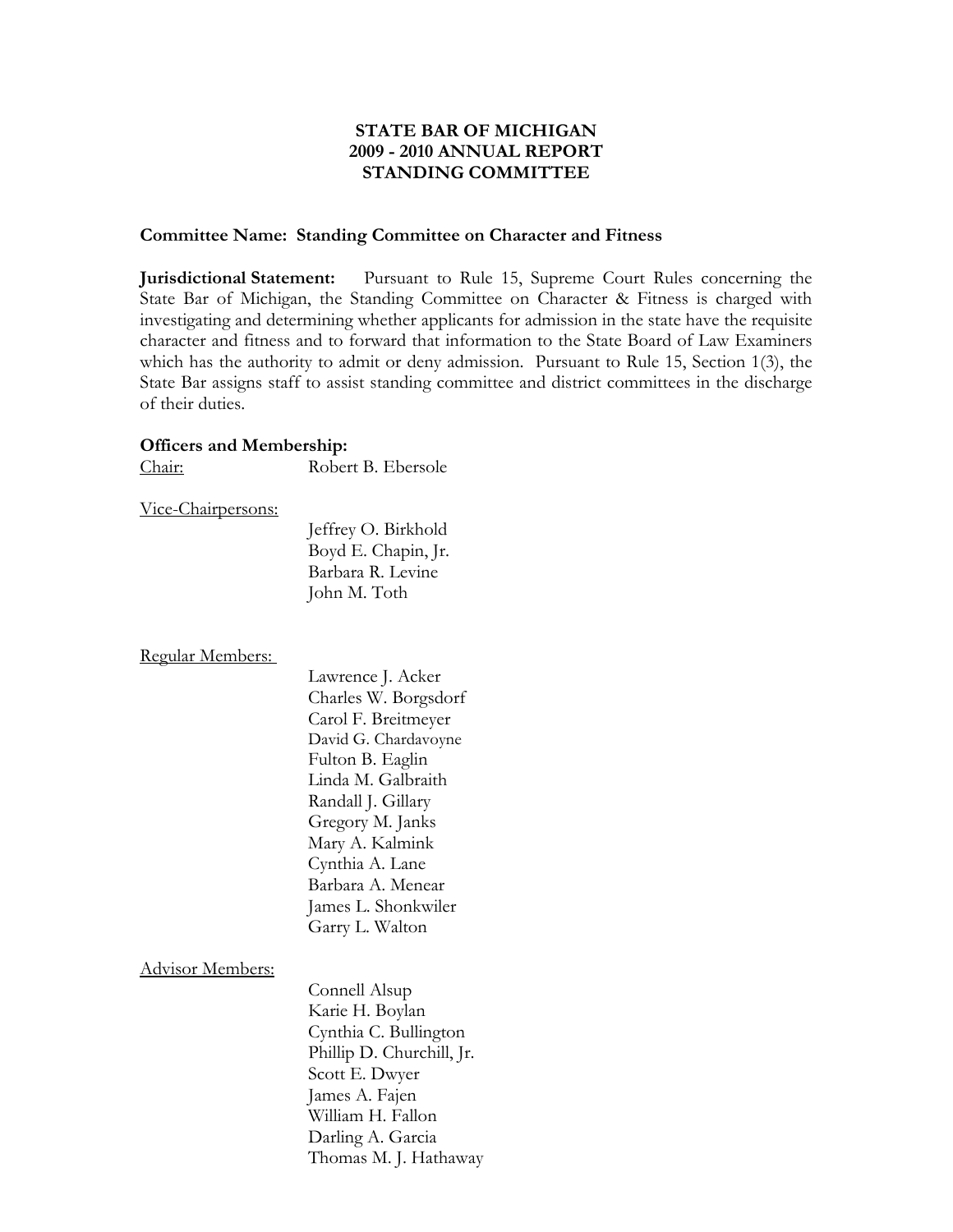Frances C. Holmes Daphne M. Johnson Jeanine M. Jones Veronica V. McNally Maria C. Miller Brian P. Morley Heidi L. Salter-Ferris Kathleen S. Schultz Lynn H. Shecter Joan P. Vestrand Gary A. Wallin

**2009-10 Meeting Schedule (date and location):** A formal business meeting is scheduled for May 7, 2010. Hearings are scheduled as mutually convenient between the Presiding Committee Member, State Bar Counsel, and Applicant/Applicant's Counsel.

# **COMMITTEE ACTIVITIES:**

#### Committee Responsibilities

The work of the Standing Committee on Character and Fitness is conducted primarily by conducting applicant hearings, with one to two business-type meetings conducted during the year to address policy issues and conduct training, if determined necessary by the Chairperson. Approximately 1400 applicants take the bar examination annually and each first time applicant must complete an Affidavit of Personal History and submit all required background information. After completion of the staff investigation, an applicant is recommended favorably by State Bar staff without referral to the Committee when investigation of all past conduct discloses no significant adverse factual information. In all other instances, applicants are referred to a district committee for a personal interview and the issuance of a written report and recommendation to the Standing Committee. Approximately 150 members of the Bar volunteer to serve on the nine district committees. Upon receiving the district committee recommendation, the Standing Committee may: endorse the recommendation, take the recommendation under advisement pending additional information, remand the recommendation to the district committee with instructions for further proceedings, or reject the recommendation and conduct a hearing *de novo*.

The District Character and Fitness Committees conducted interviews for 65 applicants for the July 2009, exam. To date, twenty-three files have been referred for district committee interview for the February 2010 exam and of those, twelve interviews have either been scheduled or completed. It is expected that twenty additional files will be referred for the February 2010 exam, based on the information received to date. New member training for district committee members was conducted on March 11, 2010.

From May 1, 2009 through April 30, 2010, the Standing Committee held 29 formal hearings before making recommendations to the State Board of Law Examiners. Additionally, eleven hearings are expected to be held during the remainder of the fiscal year. Seven hearings before the Board of Law Examiners were also conducted during this time frame, which required the presence of members of the Committee acting as assigned State Bar Counsel.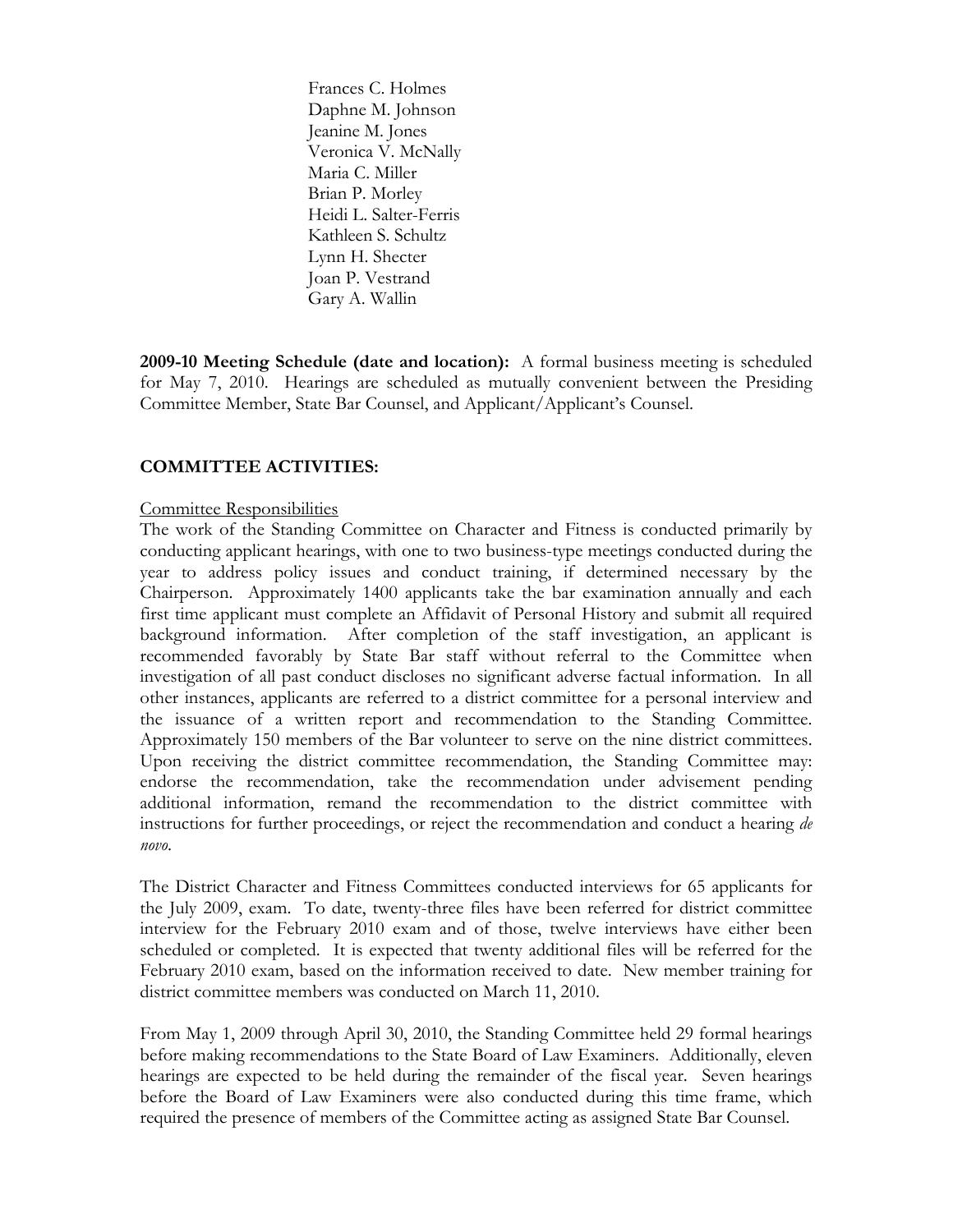#### Other Activities:

In addition to conducting hearings, the Committee also designates Subcommittees to study and make recommendations regarding issues relevant to Bar Admissions. During the past year a subcommittee completed its work and has made a recommendation to the full committee regarding revising the letter sent to law schools requesting character and fitness certification of the applicants. That recommendation will be acted upon at the May 7 meeting. Several additional topics will be discussed, including re-establishing a subcommittee to evaluate the current questions on the Affidavit of Personal History relative to criminal conduct and general fitness, and revising the district committee guidelines. Members of the Outreach Subcommittee, which is an ongoing Subcommittee studying ways to further educate the law student community about the upcoming character and fitness process, appeared at the request of several law schools to give presentations.

The Committee, through staff, implemented an interactive bar application process which was implemented with the February 2009 examination, and staff continues to develop reports and letters which better utilize the information that is now directly imported into the database.

The time commitment required to conduct formal hearings, establish policies, address individual applicant requests, and monitor the applicant processing system is significant. The Committee would be unable to function without the dedication, professionalism, and hard work of members of the District Committees and the members of the Standing Committee. It is a tribute to the legal profession that among its members are so many people who give substantially of their time to ensure that persons admitted as lawyers in Michigan are worthy of public trust.

Respectfully submitted,

Robert B. Ebersole, Chairperson 1001 Centennial Way Suite 400 Lansing, MI 48917

# **Resources Provided by the State Bar of Michigan in Support of Committee Work:**

Six full-time staff members of the Character and Fitness department process and investigate all applications, favorably recommend applicants whose files did not reveal information considered significantly adverse, designate and prepare files to be referred to district committees, and assist assigned State Bar Counsel and the Standing Committee in conducting *de novo* hearings. Meeting space at the Michael Franck Building is also provided, as are court reporting services for hearings, and all materials and meals for hearings, meetings, and training sessions. Committee members and staff also attend hearings before the Board of Law Examiners, and staff prepares and distributes the hearing materials for those hearings.